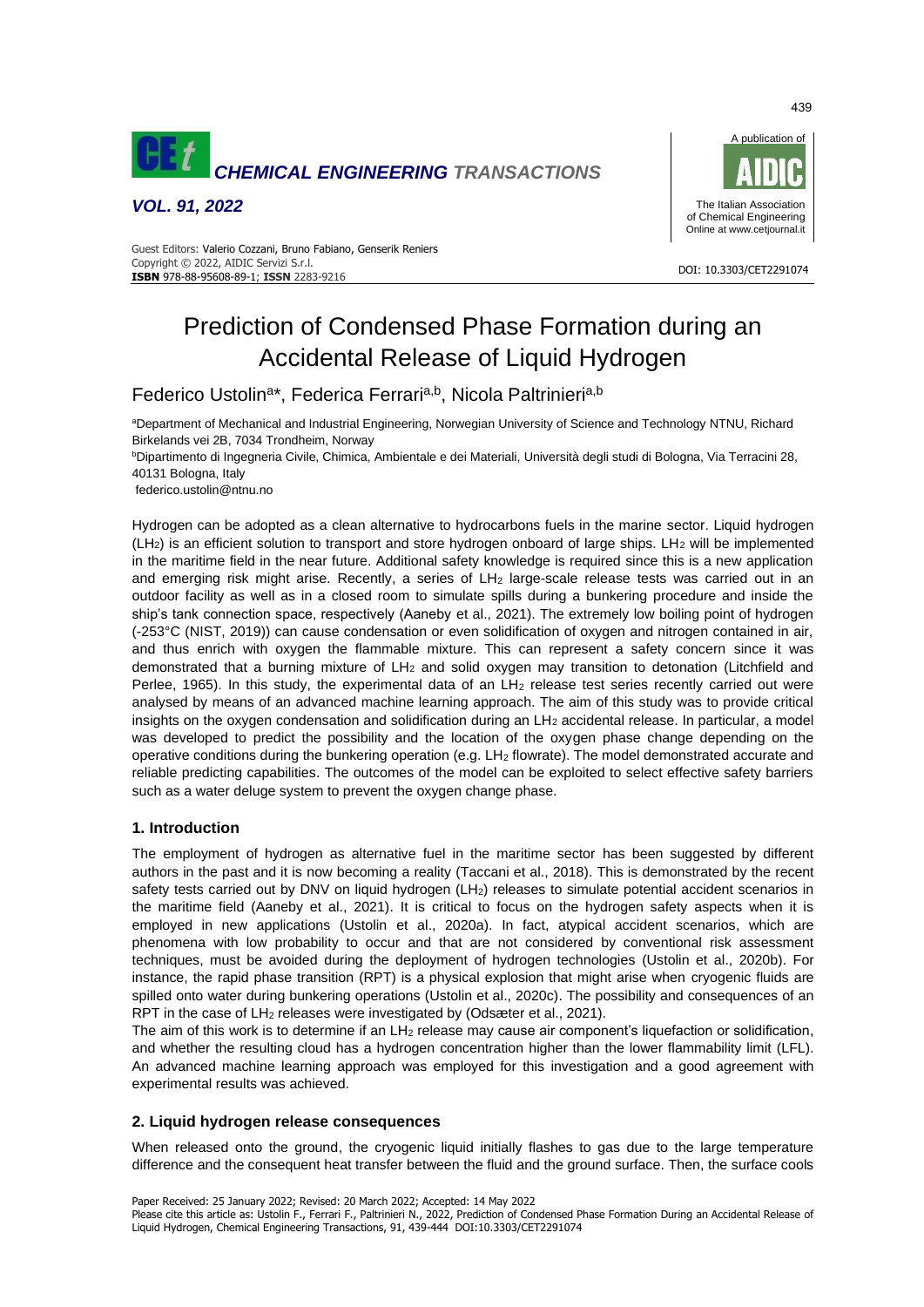440

down enough to allow the formation of an  $LH<sub>2</sub>$  pool within few minutes. Therefore, the pool formed on the ground is composed of LH2. It is also possible to observe the formation of a solid deposit which might be a mixture of solid air since its components (oxygen and nitrogen) have melting and boiling points higher than the hydrogen ones (Royle and Willoughby, 2014). Therefore, air condenses and freezes on the pool surface and at the edges. Eventually, the solid deposit impedes the liquid to flow further on the ground. Not all the condensed air droplets fall on the pool. Many of them fall outside the pool due to the restriction of the liquid extent caused by the solid deposit. In this manner, condensed air accumulates on the previously deposited material forming a larger solid deposit by freezing at a temperature higher than the hydrogen boiling point. The main problem connected to the condensation and freezing of air components on the ground is related to the behaviour of the flammable mixture in case of ignition: a condensed phase explosion might occur. Condensed phase explosions can have harmful consequences to both buildings and people which manifest as: shock wave, fragments, thermal radiation. The condensed phase explosion may or may not occur if a liquid hydrogen-condensed air mixture is ignited depending on some conditions. Many experimental tests were performed in the past in order to investigate the behaviour of the flammable mixture composed by liquid hydrogen and oxygen. Those tests established that in case of ignition of a liquid hydrogen-solid oxygen mixture, a rapid deflagration to detonation transition occurs and can still be observed if the solid oxygen is diluted with nitrogen to 50 % wt/wt (Atkinson, 2021). For higher nitrogen contents the mixture burns without exploding. This means that if air condenses on the surface of a cryogenic liquid spill, the resulting flammable mixture may or may not lead to a condensed phase explosion if ignited. The outcome depends on the composition of the frozen air and the extent to which it has been enriched by oxygen. In fact, oxygen has higher melting and boiling temperatures than nitrogen, therefore it may condense faster than nitrogen, leading to oxygen enrichment in the solidified deposit (Atkinson, 2021). However, only the quantity of solid material in contact with LH2 in the pool reaches temperatures close to -253°C. Therefore, only a proportion of the solid deposit might form a detonable mixture with LH2. More recent studies about large spills scenarios onto concrete pads have shown significant condensed phase explosion following the initial ignition (secondary explosion), revealing that some flow conditions such as hydrogen to air ratio and wind conditions lead to oxygen enrichment and facilitate the deflagration to detonation transition.

Other consequences connected to the leakage of  $LH<sub>2</sub>$  are related to the vapour cloud which is formed immediately after the release. As previously mentioned, part of the cryogenic liquid flashes forming a flammable aerosol (Liu et al., 2019). Despite hydrogen has no colour, the cloud is visible due to the condensation of water vapour present in air during the release. Moreover, the hydrogen dispersion highly depends on the wind speed and direction. Therefore, a flammable atmosphere develops if the hydrogen concentration reaches the lower flammability limit (LFL). If it is immediately ignited a jet fire continuously fed by the leakage is originated. On the other hand, if an immediate ignition is not present and the dilution is fast enough, the cloud disperses safely, while a fire or an explosion are generated if the cloud encounters a delayed ignition (1-5 minutes after the release began):

- vapour cloud fire: fire with no explosive effects
- vapour cloud explosion (VCE): fire with explosive effects.

A VCE occurs when the flame front accelerates to a velocity higher than 40 m/s in presence of partial confinement (Thomas et al., 2014). Since the consequences of an explosion event are extremely severe, the prediction of the hydrogen concentration in the cloud is crucial.

# **2.1 Mitigation measures**

Once the release has occurred, some safety procedures should be automatically activated. Typically, sensors and detectors can be used to detect hydrogen leakages. These sensors are able to shut down systems, limiting the amount of liquid hydrogen released, and activate alarms to warn the operators. It is suggested to set the set point of the detector to a hydrogen concentration of 1%vol in air, which corresponds to 25% of the lower flammability limit (LFL) (HydrogenTools, 2022). Sensors and detectors might also be designed so that they could activate mitigation tools, such as sprinklers, water curtains or release inert gases in case of hydrogen leakage detection, as well as ventilation.

# **3. Methodology**

An advanced machine learning approach was adopted in this study to provide critical insights on the oxygen condensation and solidification, and hydrogen dispersion (concentration) during an LH<sup>2</sup> accidental release in the vicinity of the leakage. In machine learning, the supervised learning approach is used when the model is fed with both input and output data to perform a task, such as classification (for categories or classes prediction) or regression (to predict a continuous outcome). In this work, the supervised learning method was employed only with the classification task since the aim was to investigate if the cryogenic LH<sub>2</sub> release can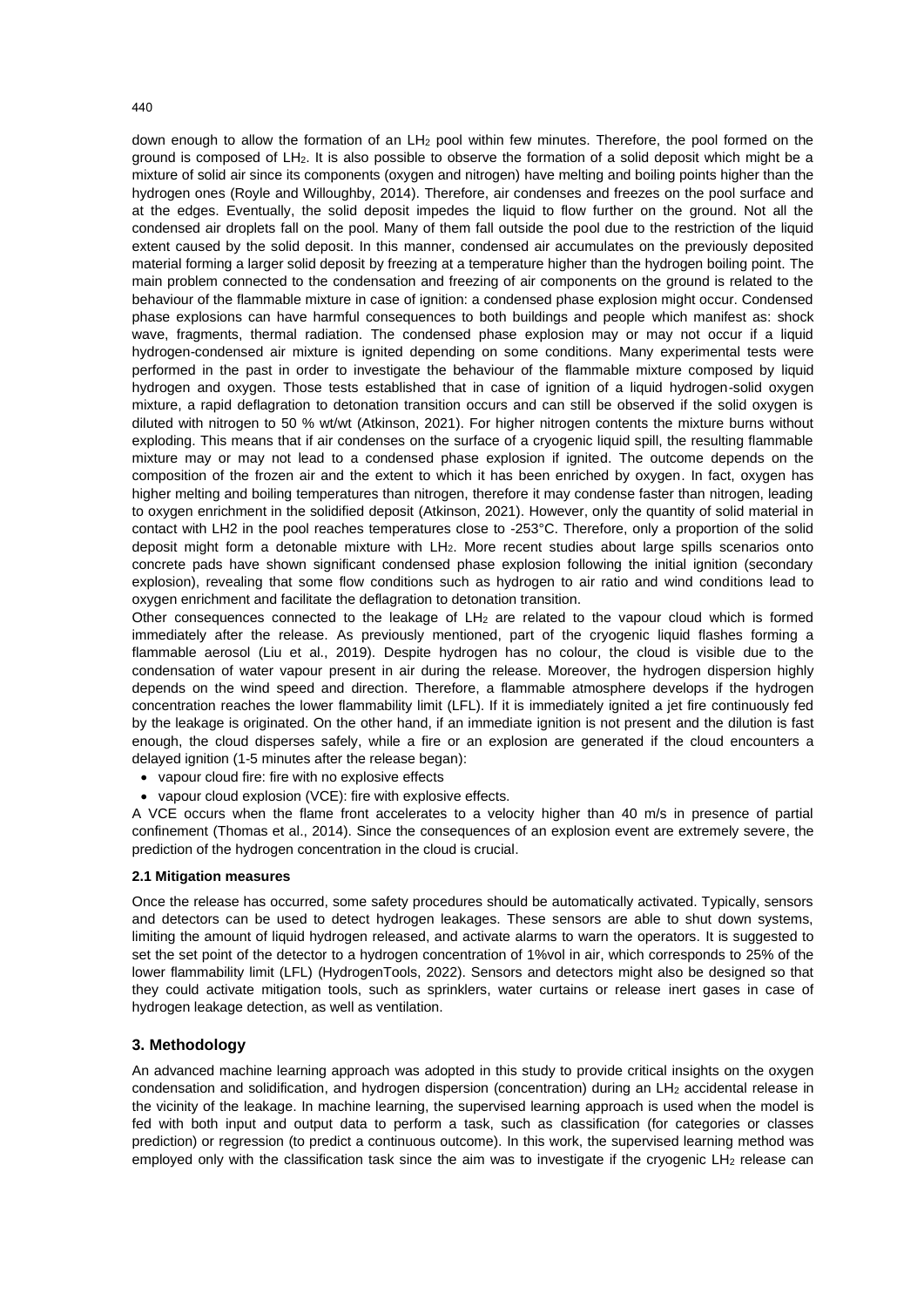provoke liquefaction or solidification of air components, and if a flammable gaseous cloud develops, i.e. if the hydrogen concentration is higher than the LFL. In particular, a linear model was used in the framework of the python library Tensorflow.

The first step in developing a machine learning model is to build a database (matrix) containing both features and labels. The features are vector of attributes associated to an instance of data. In order to predict the liquefaction or freezing of air components due to liquid hydrogen leakage, and the hydrogen concentration close to the release point, the features selected to build the database were the following parameters measured during the experimental tests:

- the timestamp which corresponds to the sampling rate of the sensors;
- LH<sub>2</sub> release flowrate and orientation:
- atmospheric conditions: pressure, relative humidity, wind direction and speed;
- hydrogen tank internal pressure and temperature;
- temperature and hydrogen concentration;
- spatial coordinates of the instrumentation (x, y, z).

The labels defined in the database are the parameters (values or categorise) that the model have to predict. In this study, the labels were defined for each sensor location and time as following:

- oxygen condenses or not
- oxygen freezes or not
- hydrogen concentration > or < LFL

If these phenomena occur, the correspondent label will have a value of 1, while this will be 0 if it will not manifest. This method is called supervised learning binary classification problem. Hence, the database rows are composed by the LH<sub>2</sub> release features, listed above, for each sensor and the related label. The databases have been developed by considering a row for each temperature or concentration value measured by every single thermocouple or sensor for each instant of time, for the entire duration of the experimental test. This has been repeated for every test and all the data collected for each of them have been merged. The data were pre-processed by using the MinMaxScaler normalization method (scikit-learn developers, 2022) in order to avoid the different impact of the features due to their different scales. The normalization method used in this work has been selected among others as it is the most utilised in various fields of application with good results. Therefore, all the variables were rescaled to fit in the range [0,1] through Eq(1):

$$
x_{norm} = \frac{x - x_{min}}{x_{max} - x_{min}} \tag{1}
$$

The database was then shuffled to avoid poor data distribution and split into two parts: the first one was used to train the model and the second one to evaluate the performance (prediction capability) of the trained model. To evaluate the performance of the model, performance metrics were used. The confusion matrix is usually adopted in binary classification problems to depict the total number of predictions dividing them in four possible outcomes: (i) true positive (TP) when both the real label and the predicted label of a sample are positive (1), (ii) true negative (TN) when both the real label and the predicted label of a sample are negative (0), (iii) false positive (FP) when the real label is negative and the predicted label is positive and (iv) false negative (FN) when the real label is positive and the predicted label is negative (Jiao and Du, 2016). Therefore, the classifier performance metrics were obtained combining these four values as suggested by Seliya et al. (2009). Based on the definitions above, three basic performance metrics can be estimated: accuracy, precision and recall. In particular, accuracy expresses the fraction of predictions correctly performed by the model and can be estimated by means of Eq(2) (Google Developers, 2022). Precision which expresses the fraction of correct positive predictions and is calculated with Eq(3), while recall expresses the fraction of real positive label correctly predicted and is assessed with Eq(4) (Google Developers, 2022).

$$
Accuracy = \frac{TN + TP}{TN + FN + TP + FP} \tag{2}
$$

$$
Precision = \frac{TP}{TP + FP}
$$
 (3)

$$
Recall = \frac{TP}{FN + TP}
$$
 (4)

Thus, the precision-recall curves were obtained and the area under the precision-recall curve (AUCpr), another important performance metric. This is represented by a single value ranging from 0 to 1. The higher the AUCpr the better the classifier's performance (Seliya et al., 2009). Another performance metric used in this work is the F\_measure (Eq(5)), that can be calculated as a function of precision and recall (Chinchor, 1992);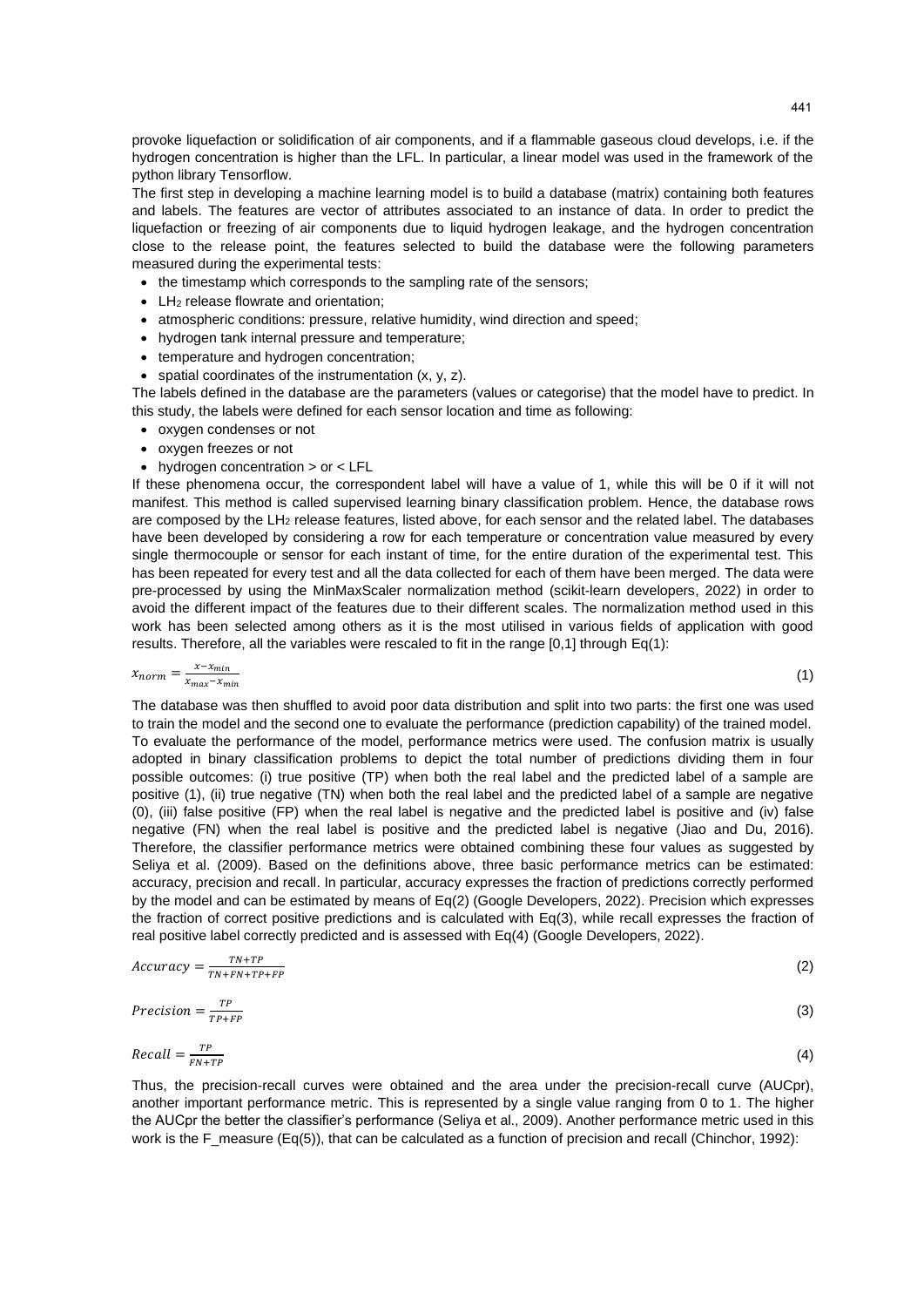$F_{\perp}$ measure =  $\frac{(1+\beta^2) \cdot Precision \cdot Recall}{\beta^2 \cdot Precision \cdot Recall}$ β<sup>2</sup>·Precision+Recall

where  $\beta = 1$  if precision and recall are of equal weight, and the F\_measure in this case would be their harmonic mean,  $β = 1.5$  if recall's optimisation is more important than precision's optimisation, and  $β = 0.5$  if recall is half as important as precision (Chinchor, 1992). The maximum value of the F\_measure corresponds to the best threshold value, that optimises precision or recall or both the parameters. Finally, hydrogen sensors activated systems with a response time of 200 s has been considered in this work to predict the condensation or freezing of air components or the formation of a flammable atmosphere. Therefore, the model is able to carry out a prediction of the label after 200 s from the beginning of the release test.

### **3.1 Case study: liquid hydrogen release experiments**

The Norwegian Defence Research Establishment (FFI) has performed a series of experimental tests with the objective of understanding the liquid hydrogen behaviour to facilitate its introduction as fuel for ships. The release tests were carried out by varying the flowrate and duration to simulate realistic accidental spills for maritime applications (Aaneby et al., 2021). Two different kinds of tests have been performed: (i) outdoor leakage studies and (ii) closed room and ventilation mast studies. In this work, only the outcomes of the outdoor leakage studies described in the following were considered to train and validate the model.

#### **3.1.1 Outdoor leakage studies**

The outdoor leakage tests consisted in the release of liquid hydrogen on the ground on a pad above which many sensors and thermocouples were placed. A total number of seven tests were performed. These tests aimed to simulate liquid hydrogen spills from bunkering operations. The liquid hydrogen release flowrates were varied up to 50 kg/min – which reproduce real accidental release rates – and two intermodal containers were placed close to the release point to simulate obstacles. As stated by Aaneby, Gjesdal and Voie (2021), this study aimed to (i) provide information about the formation, propagation and duration of a cryogenic liquid pool, (ii) evaluate the gas cloud generated by such leakage and (iii) describe the cloud behaviour in case of ignition as a simple burning, a deflagration or a detonation event.

As emerged from the tests, the formation of the liquid pool on the ground depended on the orientation of the release hose (vertical downwards or horizontal) and it only extended up to 0.5 m from the release point. The release of a cryogenic fluid may lead to condensation and freezing of air components on the ground due to the ultra-low boiling point of hydrogen (20 K). These phenomena are particularly critical since they might enhance the risk of explosion of the flammable mixture in case of ignition. Moreover, the concentration of hydrogen within the gas cloud generated by the partial vaporization of the released liquid hydrogen exceeded the lower flammability limit (LFL) within 50 m from the release point. In none of the tests a spontaneous ignition was observed.

# **4. Results and discussion**

The performance metrics provided by the linear model are collected in Table 1 for all the three labels. The highest and lowest accuracies are achieved by the hydrogen concentration and liquid oxygen labels, respectively. On the other hand, the highest precision, recall and AUCpr are obtained for the latter label. This means that the built model is very good at predicting the condensation or solidification of air components on the ground

| Label                      | Accuracy | Precision | Recall | <b>AUCpr</b> |
|----------------------------|----------|-----------|--------|--------------|
| Liquid oxygen              | 0.902    | 0.848     | 0.936  | 0.949        |
| Solid oxygen               | 0.957    | 0.830     | 0.613  | 0.807        |
| $H2$ concentration $>$ LFL | 0.988    | 0.649     | 0.184  | 0.366        |

*Table 1: Performance metrics resulting from the evaluation of the linear model trained over the raw outdoor leakage studies database for the three defined labels*

The obtained confusion matrices are displayed in Figure 1. These matrices show that the linear model predicted less false negatives (bottom left) than false positives (top right) for the liquid oxygen formation label, while the opposite occurred for the other two ones. Instead, the number of true negatives (top left) is always higher than the true positives (bottom right).

442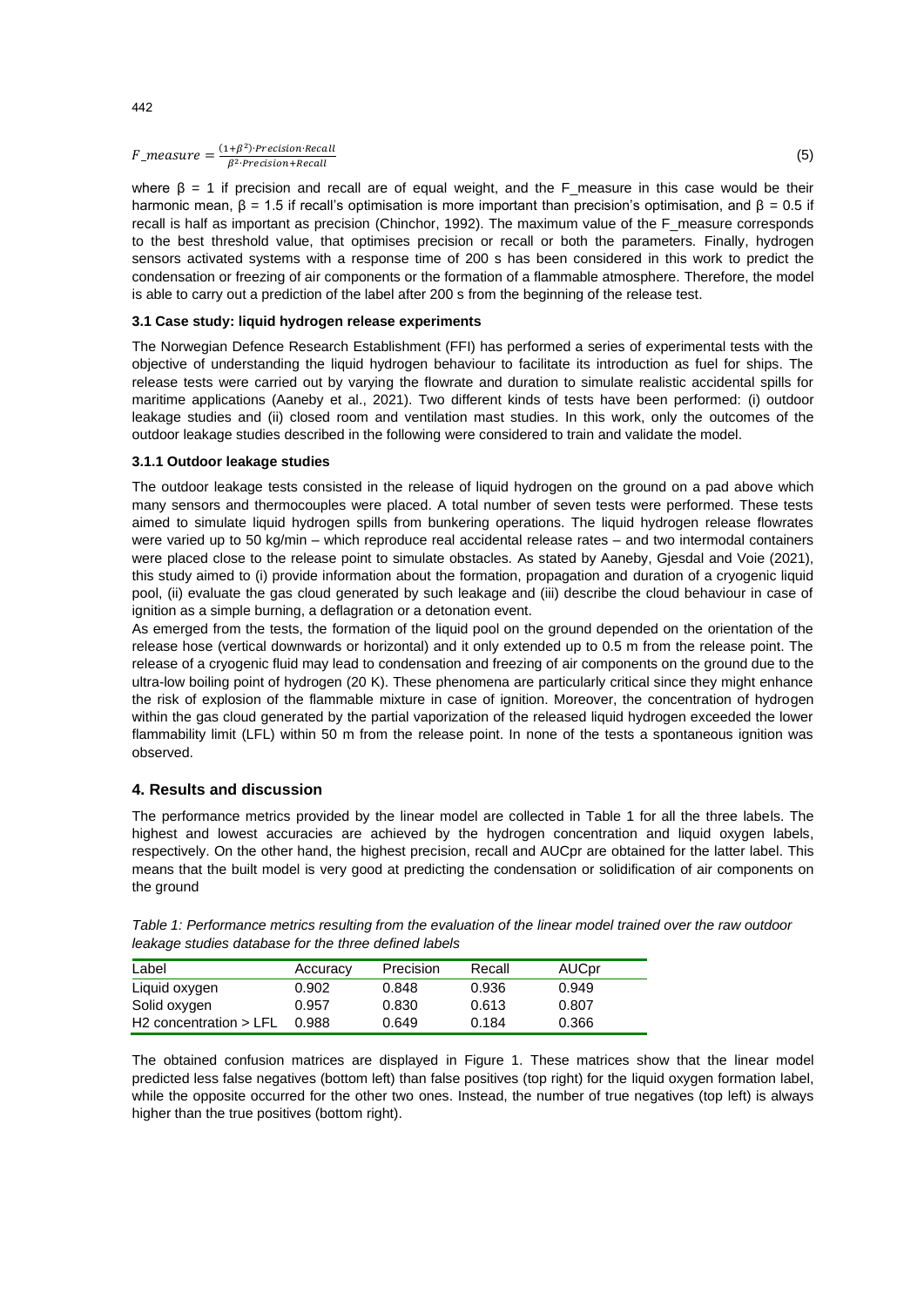|                   |          | Predicted Label |                 |  |                            |   | <b>Predicted Label</b> |                |     |                   |          |                  | <b>Predicted Label</b> |
|-------------------|----------|-----------------|-----------------|--|----------------------------|---|------------------------|----------------|-----|-------------------|----------|------------------|------------------------|
|                   |          | $\theta$        |                 |  |                            |   | $\Omega$               |                |     |                   |          |                  |                        |
| abel<br>⊢<br>Real | $\theta$ | $TN =$<br>90457 | $FP=$<br>12812  |  | abel                       | 0 | $TN =$<br>162736       | $FP =$<br>1896 |     | abel<br>⊢<br>Real | $\theta$ | $TN =$<br>163881 | $FP =$<br>217          |
|                   | ш        | $FN =$<br>4861  | $TP =$<br>71606 |  | $_{\rm{cal}}$<br>$\approx$ |   | $FN =$<br>5845         | $TP =$<br>9259 |     |                   |          | $FN =$<br>1783   | $TP =$<br>401          |
| (a)               |          |                 |                 |  | (b)                        |   |                        |                | (c) |                   |          |                  |                        |

*Figure 1: Confusion matrices obtained by the linear model for the labels (a) liquid oxygen, (b) solid oxygen and (c) hydrogen concentration > LFL (abbreviations: TN: true negative, FP: false positive, FN: false negative, TP: true positive, LFL: lower flammability limit)*

The precision-recall curves obtained varying the threshold between 0 and 1 associated to the linear model for the three different labels are reported in Figure 2. The curve in Figure 2a (liquid oxygen formation label) exhibits a higher precision and recall compared to the other two curves of Figure 2b and 2c. This is demonstrated by the AUCpr values collected in Table 1.



*Figure 2: Precision-recall curves of the Linear Model for the labels (a) liquid oxygen, (b) solid oxygen and (c) hydrogen concentration > LFL (lower flammability limit)*

The precision-recall curve displayed in Figure 2 and the performance metrics collected in Table 1, show that the linear model cannot make accurate predictions on hydrogen concentration in air. The obtained metrics are characterised by high accuracy and low precision and recall. This behaviour is typical of imbalanced datasets. By analysing the initial database, the number of data associated to a positive label is much lower than the one